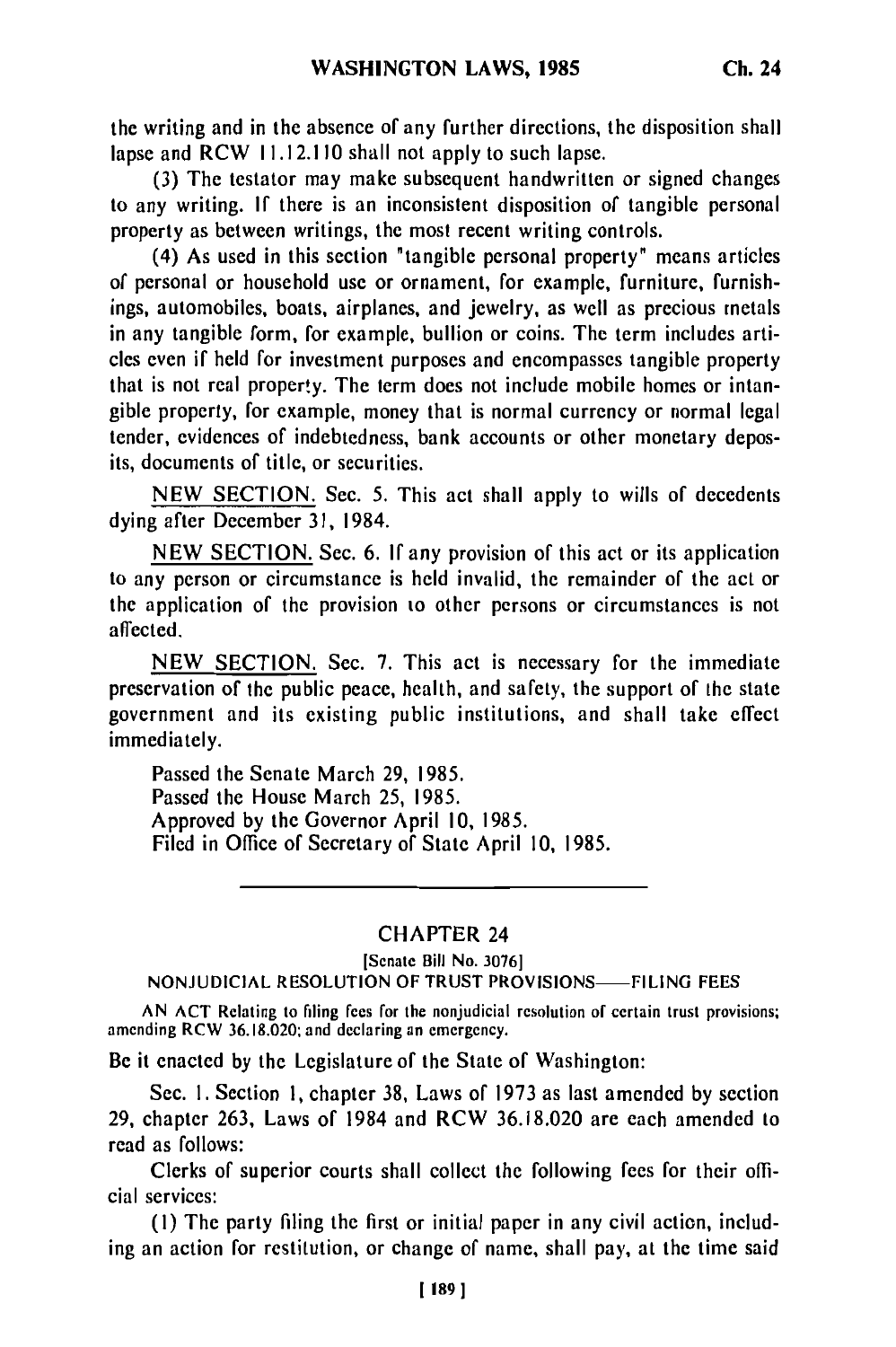paper is filed, a fee of seventy dollars except in proceedings **filed** under RCW 26.50.030 where the petitioner shall pay a filing fee of twenty dollars.

(2) Any party filing the first or initial paper on an appeal from justice court or on any civil appeal, shall pay, when said paper is filed, a fee of seventy dollars.

**(3)** The party filing a transcript or abstract of judgment or verdict from a United States court held in this state, or from the superior court of another county or from a justice court in the county of issuance, shall pay at the time of filing, a fee of fifteen dollars.

(4) For the filing of a tax warrant by the department of revenue of the state of Washington, a fee **of** five dollars shall be paid.

(5) The party filing a demand for jury of six in a civil action, shall pay, at the time of filing, a fee of twenty-five dollars; if the demand is for a jury of twelve the fee shall be fifty dollars. **If,** after the party files a demand for a jury of six and pays the required fee, any other party to the action requests a jury of twelve, an additional twenty-five dollar fee will be required of the party demanding the increased number of jurors.

(6) For filing any paper, not related to or a part of any proceeding, civil or criminal, or any probate matter, required or permitted to be filed in his office for which no other charge is provided by law, or for filing a petition, written agreement, or memorandum as provided in RCW 11.96.170, the clerk shall collect two dollars.

(7) For preparing, transcribing or certifying any instrument on file or of record in his office, with or without seal, for the first page or portion thereof, a fee of two dollars, and for each additional page or portion thereof, a fee of one dollar. For authenticating or exemplifying any instrument, a **fee** of one dollar for each additional seal affixed.

**(8)** For executing a certificate, with or without a seal, a fee of two dollars shall be charged.

(9) For each garnishee defendant named in an affidavit for garnishment and for each writ of attachment, a fee of five dollars shall be charged.

(10) For approving a bond, including justification thereon, in other than civil actions and probate proceedings, a **fee** of two dollars shall be charged.

**(II)** In probate proceedings, the party instituting such proceedings, shall pay at the time of filing the first paper therein, a fee of seventy dollars: PROVIDED, HOWEVER, A fee of two dollars shall be charged for filing a will only, when no probate of the will is contemplated. Except as provided for in subsection (12) of this section a fee of two dollars shall be charged for filing a petition, written agreement, or memorandum as provided in  $RCW$ **11.96.170.**

(12) For filing any petition to contest a will admitted to probate or a petition to admit a will which has been rejected, or a petition objecting to a

 $\mathbf{I}$